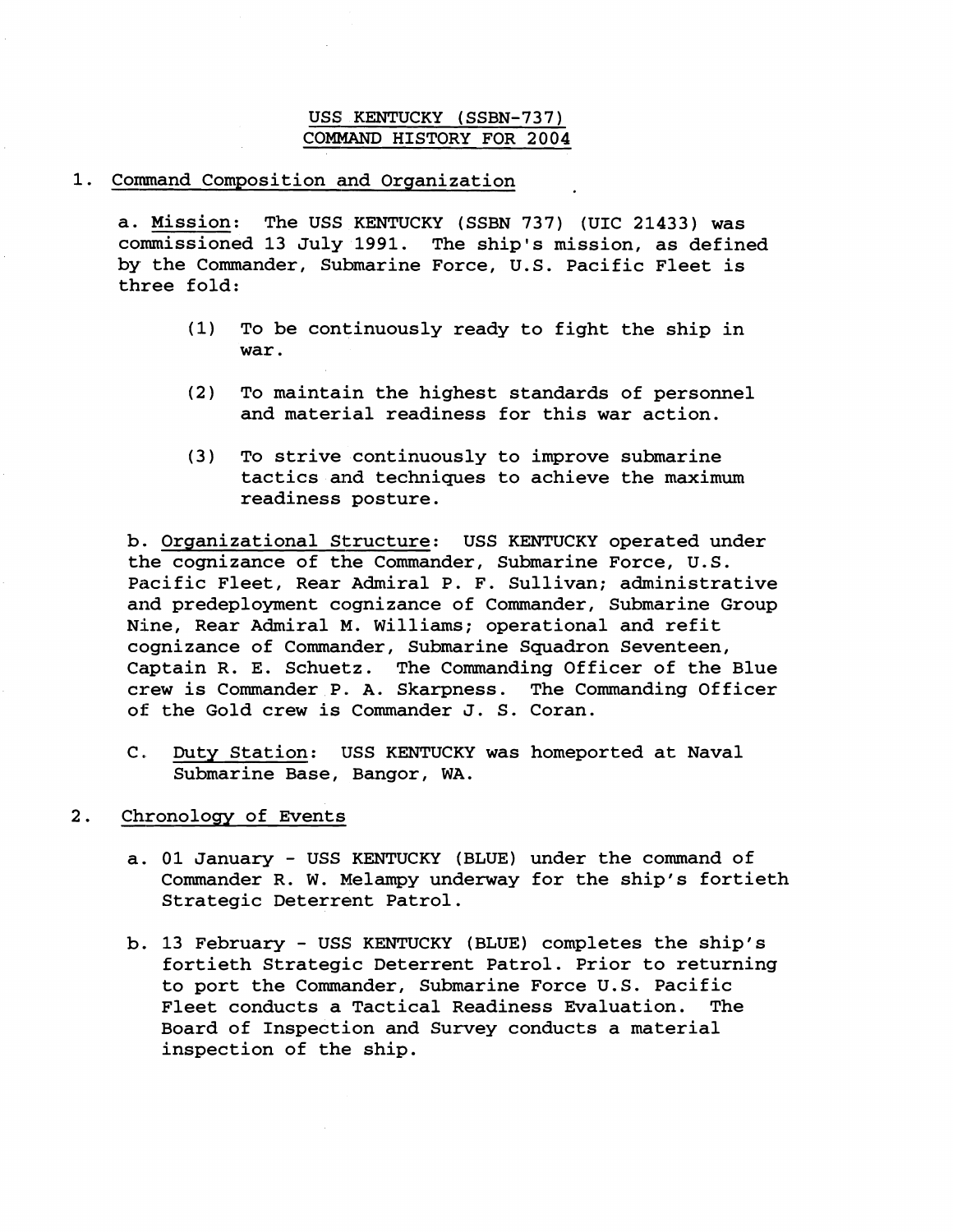- c. **15** February The GOLD crew under the command of Commander C. J. Kelly relieves the BLUE crew at Exchange of Command and commences the scheduled Refit period. The BLUE crew commences their Pre-Deployment Training Period.
- d. **19** March Commander P. A. Skarpness relieves Commander R. W. Melampy as Commanding Officer, USS KENTUCKY (BLUE) .
- e. 24 April USS KENTUCKY (GOLD) departs Bangor, WA to commence the ship's forty-first Strategic Deterrent Patrol.
- f. 03 June USS KENTUCKY (GOLD) completes the ship's forty-first Strategic Deterrent Patrol. returning to port the Commander, Submarine Force U.S. Pacific Fleet conducts a Supply Management Inspection (SMI) and Commander, U.S. Pacific Fleet conducts an Operational Reactor Safeguards Examination (ORSE).
- g. 05 June The BLUE crew under the command of Commander P. A. Skarpness relieves the GOLD crew at Exchange of Command and commences the scheduled Refit period. The GOLD crew commences their Pre-Deployment Training Period.
- h. **18** June Commander J. S. Coran relieves Commander C. J. Kelly as Commanding Officer, USS KENTUCKY (GOLD).
- i. **28** July USS KENTUCKY (BLUE) departs Bangor, WA to commence the ship's forty-second Strategic Deterrent Patrol.
- **j.** 26 September USS KENTUCKY (Blue) completes the ship's forty-second Strategic Deterrent Patrol. Prior to returning to port the Commander, Submarine Force U.S. Pacific Fleet conducts an Augmenting Navy Technical Proficiency Inspection (ANTPI), Defense Nuclear Surety Inspection(DNS1) and a Supply Management Inspection. Commander, U.S. Pacific Fleet conducts an Operational Reactor Safeguards Examination (ORSE).
- k. 30 September The GOLD crew under the command of Commander J. S. Coran relieves the BLUE crew at Exchange of Command and commences the scheduled Refit period.